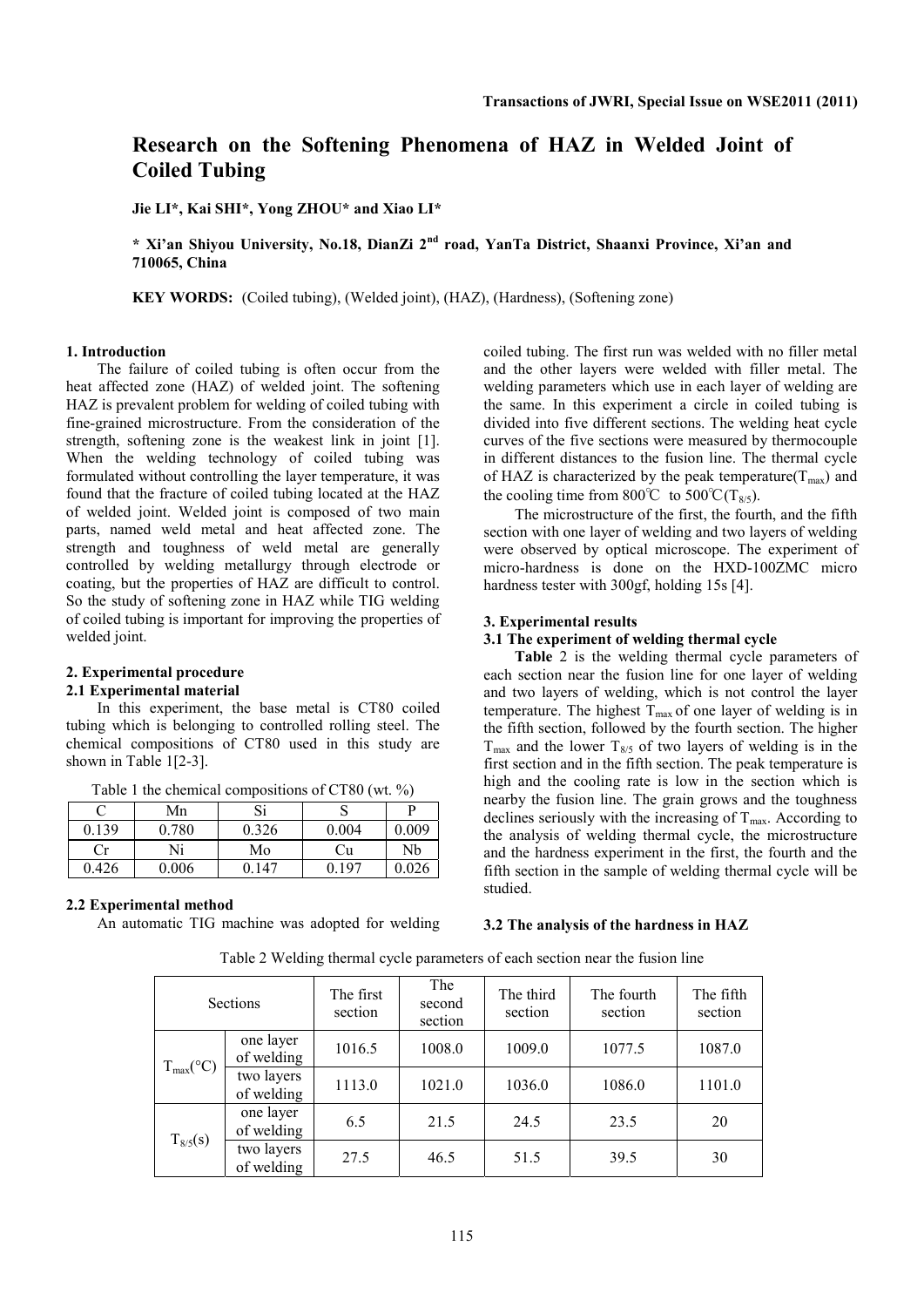#### **Research on the Softening Phenomena of HAZ in Welded Joint of Coiled Tubing**

| The distance from the<br>fusion line (mm)    |                          |        |     |     |     |       | 10  | 12  |
|----------------------------------------------|--------------------------|--------|-----|-----|-----|-------|-----|-----|
| $C^{\circ}$<br>$\mathbf{I}$ max $\mathbf{I}$ | one layer of<br>welding  | 1016.5 | 813 | 647 | 459 | 416.5 | 363 | 333 |
|                                              | two layers of<br>welding | 1113   | 856 | 687 | 581 | 499   | 493 | 399 |

Table 2 T<sub>max</sub> of the welding thermal cycle in the point which is different located from the fusion line

Figure 1 is the changes of hardness during each thermal cycling in HAZ. It can be seen that it has a



(a) The first section



(b) The fourth section



(c) The fifth section

Fig. 1 the contrast of hardness in each section

significant softening tendency where the point is about 4mm from the fusion line, which is not control the layer temperature. As seen in **Figure** 1, the point which is 4mm from the fusion line is the tempering zone because the peak temperature is about 700℃. The hardness rapidly decreased in this zone as the result of the tempering action for the microstructure. The area with low hardness named softening zone. Moreover, the figure 1 also shows that the hardness of softening zone continues to drop with the increasing of layers of welding. As the process of the two layers of welding which is not controlled the layer temperature, the  $T_{\text{max}}$  increased and tempering action for the microstructure enhanced. By comparison, the width of HAZ softening zone in two layers of welding is much thicker.

#### **3.3 The influence of welding thermal cycle on the microstructure**

**Figure** 2 to Figure 3 is the microstructure of HAZ softening zone under the condition of uncontrolled the layer temperature in one layer and two layers of welding. The original microstructure in HAZ is ferrite, the strip-shaped pearlite and bainite. When HAZ was reheated in the follow welding, the original massive ferrite has a tendency to grow. The bainite which has the role of strengthen in the original base metal is tempered and the dislocations disappeared. So the hardness of this zone has declined, its width is about 1-2mm.

In theory, the welding thermal cycle will be superimposed on HAZ in multi-layer welding, the second layer welding will do heat treatment on the microstructure of HAZ, and the grain should be small relatively. In this experiment, the grains size of HAZ softening zone are larger in two layers. From Table 2, it can find that the peak temperature in each section of one layer and two layers of welding are similar, but  $T_{8/5}$  in each section of two layers of welding is longer than that of one layer of welding. It shows that the rate of cooling in two layers of welding is slow. Due to the coiled tubing is a kind of controlled rolling steel, the fine grain is more sensitive to heat. The grain size and hardness in HAZ should be controlled by the inter-layer temperature and proper welding parameters for improving the welded joint strength of coiled tubing.

#### **4. Conclusion**

According to the measurement of welding heat cycle curve, the analysis of the microstructure in HAZ and the experiment of hardness, the conclusions of this study are summarized as follows:

(1) In order to obtain good appearance of weld, the girth